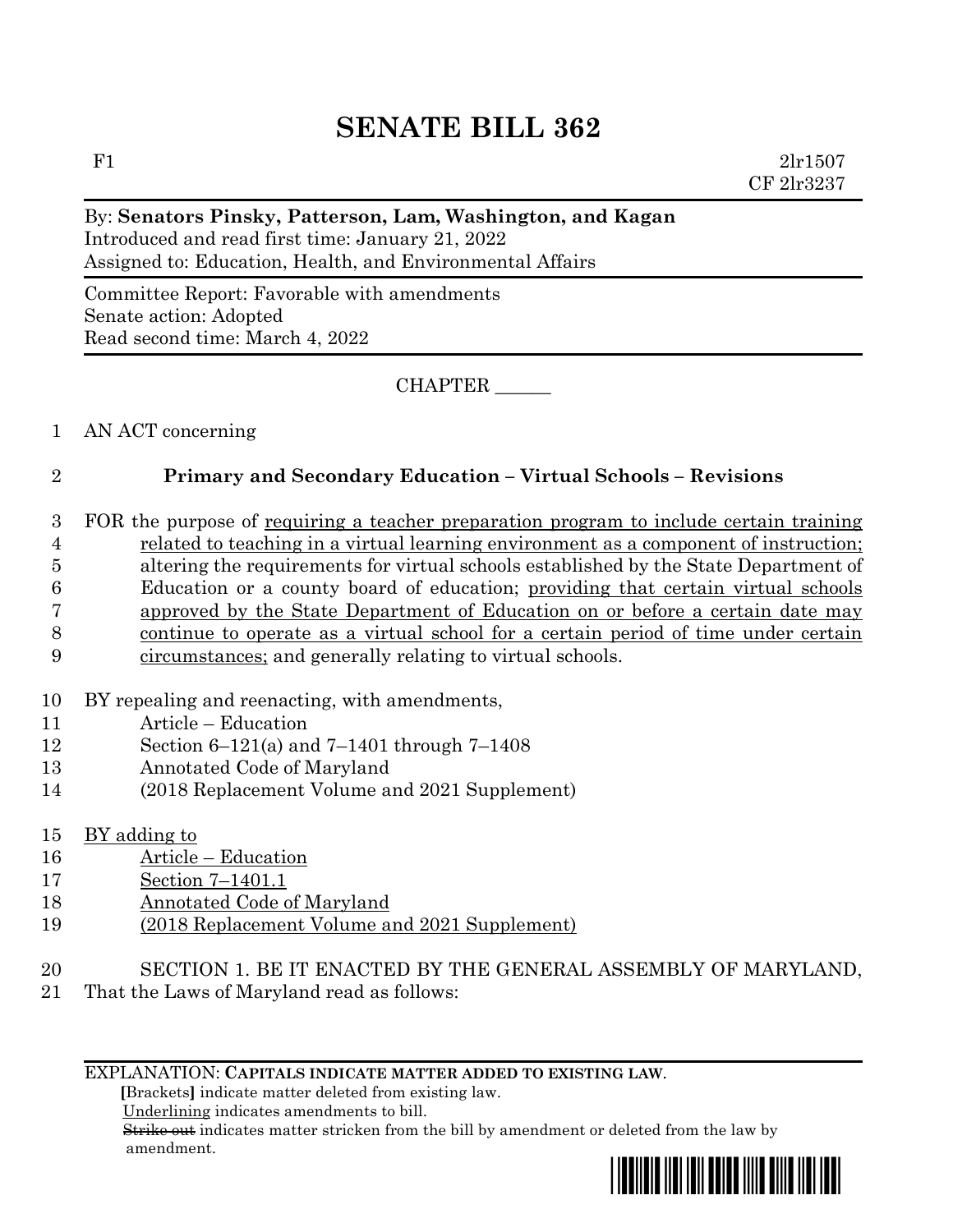|                     | $\sqrt{2}$<br><b>SENATE BILL 362</b>                                                                                                                                                                  |
|---------------------|-------------------------------------------------------------------------------------------------------------------------------------------------------------------------------------------------------|
| 1                   | <b>Article - Education</b>                                                                                                                                                                            |
| $\overline{2}$      | $6 - 121.$                                                                                                                                                                                            |
| 3                   | A teacher preparation program shall:<br>(a)                                                                                                                                                           |
| 4                   | (1)<br>Include the following components of instruction:                                                                                                                                               |
| $\overline{5}$<br>6 | Basic research skills and methods and training on the routine<br>(i)<br>evaluation and use of research and data to improve student performance;                                                       |
| 7<br>$8\,$<br>9     | Differentiation of instruction and demonstration of cultural<br>(ii)<br>competence for students of diverse racial, ethnic, linguistic, and economic backgrounds with<br>different learning abilities; |
| 10                  | Implementation of restorative approaches for student behaviors;<br>(iii)                                                                                                                              |
| 11<br>12            | Identifying and assessing, in the context of the classroom, typical<br>(iv)<br>student learning deficits and techniques to remedy learning deficits;                                                  |
| 13<br>14            | Recognizing and effectively using high quality instructional<br>(v)<br>materials, including digital resources and computer technology;                                                                |
| 15                  | Core academic subjects that teachers will be teaching;<br>(vi)                                                                                                                                        |
| 16<br>17<br>18      | Methods and techniques for identifying and addressing the social<br>(vii)<br>and emotional needs of students, including trauma-informed approaches to pedagogy;<br>[and]                              |
| 19                  | Skills and techniques for effective classroom management; AND<br>(viii)                                                                                                                               |
| 20<br>21            | $(\mathbf{IX})$<br>TRAINING IN THE SKILLS AND TECHNIQUES FOR TEACHING<br>EFFECTIVELY IN A VIRTUAL LEARNING ENVIRONMENT;                                                                               |
| 22<br>23            | (2)<br>Require program participants to demonstrate competency in each of the<br>components required under paragraph (1) of this subsection;                                                           |
| 24<br>25            | Provide training in the knowledge and skills required to understand<br>(3)<br>and teach the Maryland curriculum frameworks; and                                                                       |
| 26<br>27            | On or after July 1, 2025, require passing a nationally recognized,<br>(4)<br>portfolio-based assessment of teaching ability as a requirement for graduation.                                          |
| 28                  | $7 - 1401.$                                                                                                                                                                                           |
| 29                  | In this subtitle the following words have the meanings indicated.<br>(a)                                                                                                                              |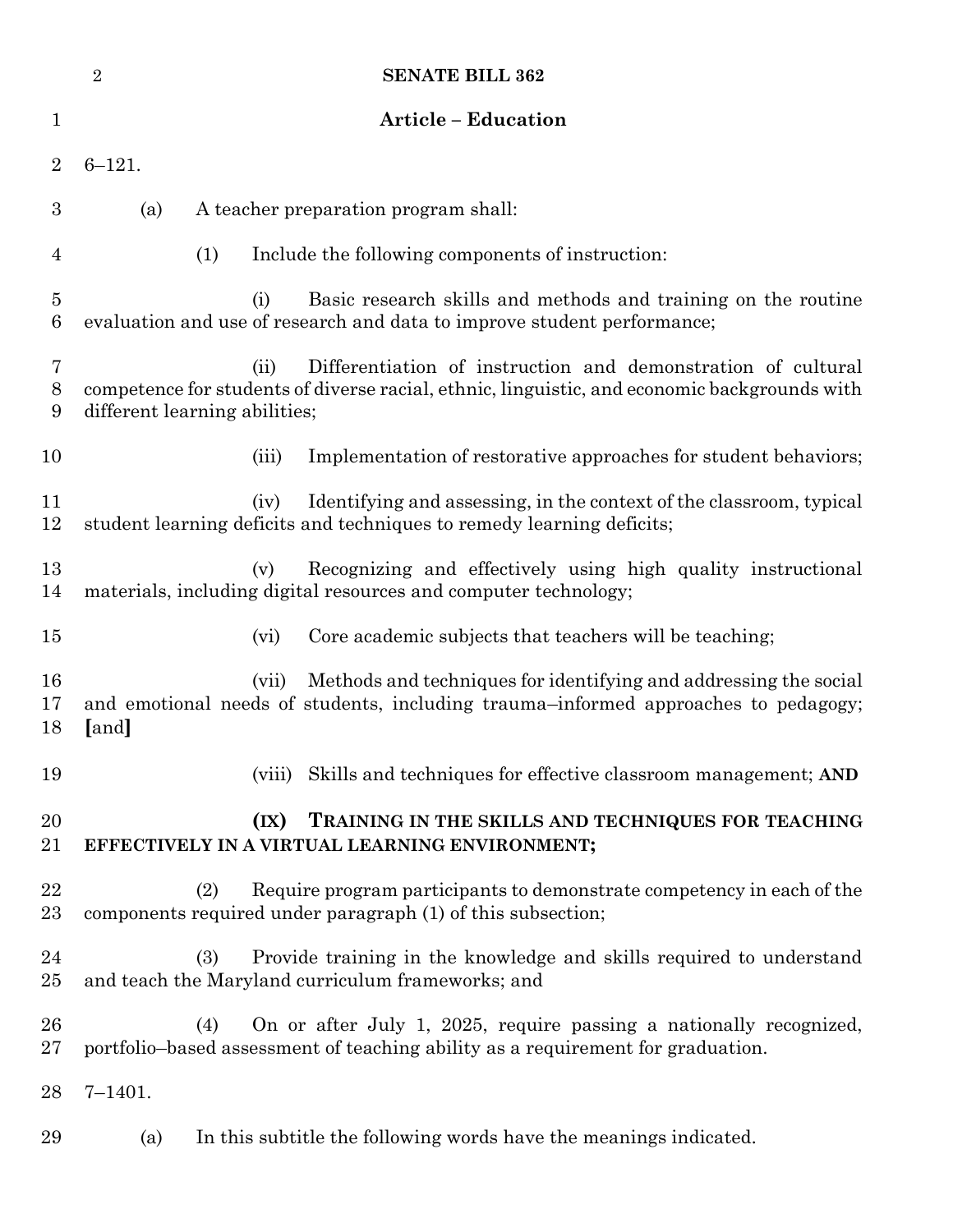#### **SENATE BILL 362** 3

 (b) "Quality online education standards" means the National Standards for Quality Online Programs: Second Edition (2019).

 (c) "Sponsor" means the Department or a county **[**school**]** board, having a fiduciary responsibility for the operation of the virtual school.

(d) "Virtual school" means a public school established**:**

## **(1) ESTABLISHED** by the Department or by a county board under § 4–109 of this article in which the school**;**

### **(2) THAT** uses technology **ONE OR MORE TECHNOLOGIES** to deliver **[**a significant portion**] THE MAJORITY** of instruction to its students via the Internet in a virtual or remote setting **ENTIRELY OR PRIMARILY ONLINE; AND**

#### **(3) IN WHICH THE STUDENTS AND INSTRUCTORS PARTICIPATE REMOTELY FROM SEPARATE LOCATIONS**.

#### **7–1401.1.**

**THIS SUBTITLE DOES NOT APPLY TO:**

## **(1) A VIRTUAL LEARNING OPPORTUNITY OFFERED BY THE DEPARTMENT OR A COUNTY BOARD UNDER § 7–1002 OF THIS TITLE; OR**

- **(2) AN UPPER–LEVEL HIGH SCHOOL PROGRAM THAT:**
- **(I) HAS ONLINE COMPONENTS; AND**

### **(II) DESIGNS A STUDENT'S ACADEMIC PROGRAM TO MAXIMIZE THE FLEXIBILITY OF THE STUDENT'S SCHEDULE TO ACCOMMODATE THE STUDENT'S WORK SCHEDULE.**

7–1402.

 (a) **(1) [**Subject**] EXCEPT AS PROVIDED IN PARAGRAPH (2) OF THIS SUBSECTION AND SUBJECT** to the approval of the Department, a county board may establish **[**a**] ONE** virtual school **PER GRADE BAND**.

 **(2) THE DEPARTMENT MAY AUTHORIZE A COUNTY BOARD TO ESTABLISH ONE ADDITIONAL VIRTUAL SCHOOL ON A SHOWING OF JUST CAUSE, AS DETERMINED BY THE DEPARTMENT.**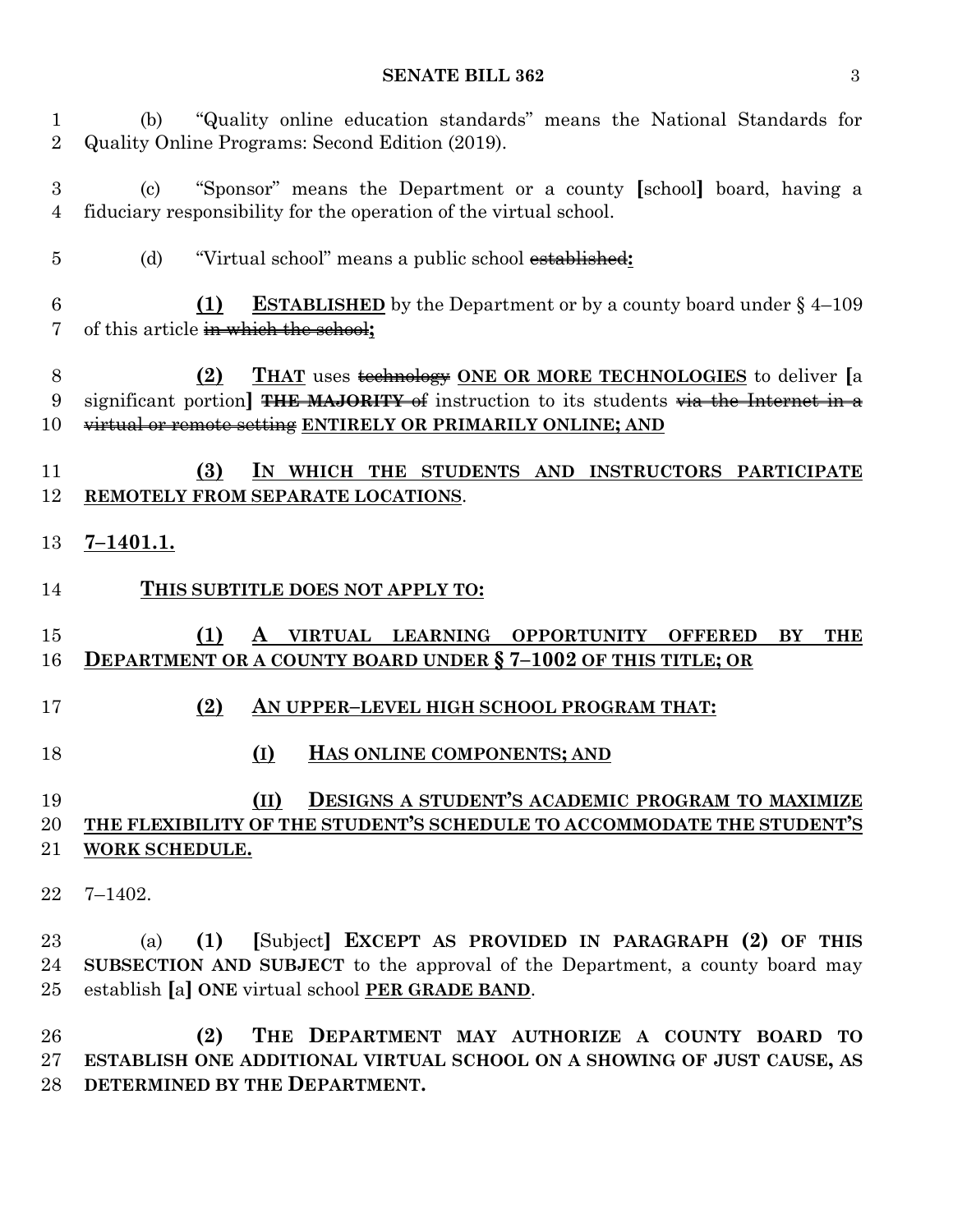**(3) THE DEPARTMENT MAY REVOKE APPROVAL OF A VIRTUAL SCHOOL IF DURING THE PREVIOUS SCHOOL YEAR THE VIRTUAL SCHOOL FAILS TO MEET THE STANDARDS ESTABLISHED BY THE DEPARTMENT IN REGULATION.**

# **(B) A VIRTUAL SCHOOL MAY NOT INCLUDE CLASSES FOR PREKINDERGARTEN OR KINDERGARTEN STUDENTS.**

 **[**(b)**] (C)** A virtual school is subject to all applicable federal and State laws and regulations governing the operation of a public school.

# **(D) EACH APPROVED VIRTUAL SCHOOL SHALL HAVE A SCHOOL ACCOUNTABILITY CODE ASSIGNED BY THE DEPARTMENT.**

 **(D) (E) (1) THE DEPARTMENT OR A COUNTY BOARD MAY NOT CONTRACT ONLY WITH A NONPROFIT ORGANIZATION FOR–PROFIT ENTITY TO PROVIDE SERVICES FOR OPERATE OR ADMINISTER A VIRTUAL SCHOOL FOR THE DEPARTMENT OR THE COUNTY BOARD.**

 **(2) THE PROVISIONS OF PARAGRAPH (1) OF THIS SUBSECTION MAY**  15 NOT BE CONSTRUED TO PROHIBIT THE **DEPARTMENT OR A COUNTY BOARD FROM CONTRACTING WITH A FOR–PROFIT ENTITY FOR GOODS AND SERVICES FOR A VIRTUAL SCHOOL.**

**7–1403.**

 **[**(c)**] (A)** A student who is eligible for enrollment in a public school in the State **[**may**] IS ELIGIBLE TO** enroll in a virtual school.

 **(B) AN IN ADDITION TO THE CRITERIA ESTABLISHED BY THE DEPARTMENT OR A COUNTY BOARD, AN APPLICATION FOR ENROLLMENT IN A VIRTUAL SCHOOL SHALL REQUIRE AN APPLICANT TO DESCRIBE WHY INSTRUCTION IN A VIRTUAL LEARNING ENVIRONMENT WILL LEAD TO SUCCESSFUL ACADEMIC OUTCOMES FOR THE APPLICANT.**

 **(C) (1) NOT MORE THAN 10% OF THE STUDENTS FROM A SINGLE PUBLIC SCHOOL IN THE COUNTY MAY ENROLL IN A VIRTUAL SCHOOL ESTABLISHED BY A COUNTY BOARD.**

**(2) THE DEPARTMENT MAY AUTHORIZE A COUNTY BOARD TO EXCEED THE CAP UNDER PARAGRAPH (1) OF THIS SUBSECTION ON A SHOWING OF JUST CAUSE.**

 **(D) (1) EXCEPT AS PROVIDED IN PARAGRAPH (2) OF THIS SUBSECTION, IF THE DEPARTMENT OR A COUNTY BOARD RECEIVES MORE APPLICATIONS THAN**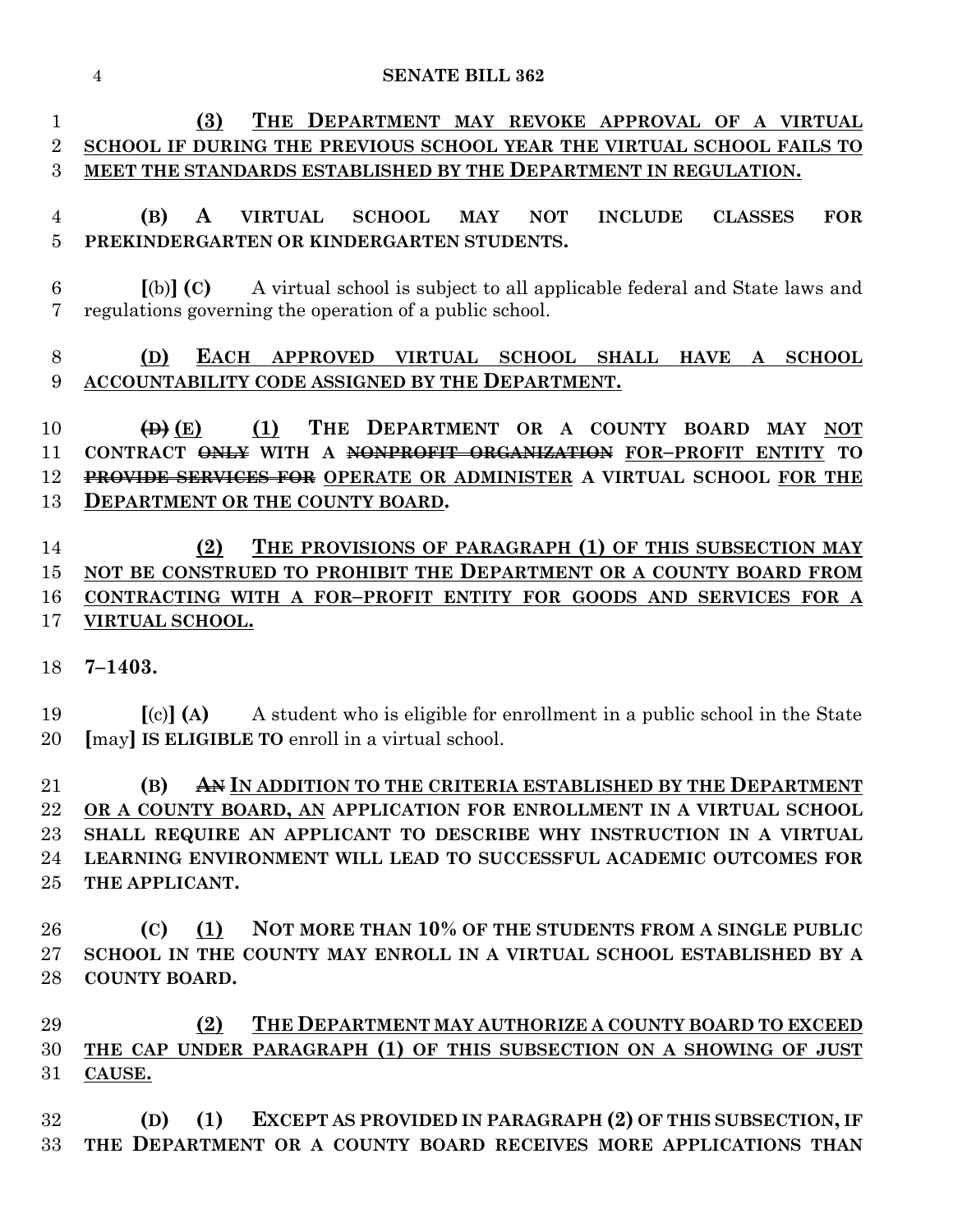**THERE ARE AVAILABLE SPACES IN A VIRTUAL SCHOOL, THE DEPARTMENT OR THE COUNTY BOARD SHALL ADMIT ALL STUDENTS ON A LOTTERY BASIS.**

 **(2) THE DEPARTMENT OR A COUNTY BOARD MAY GIVE GREATER WEIGHT TO A STUDENT'S LOTTERY STATUS AS A PART OF A LOTTERY HELD UNDER PARAGRAPH (1) OF THIS SUBSECTION BASED ON CRITERIA ESTABLISHED BY THE DEPARTMENT OR THE COUNTY BOARD.**

 **(E) TO THE EXTENT PRACTICABLE, THE STUDENT BODY OF A VIRTUAL SCHOOL SHALL REFLECT THE RACIAL, ETHNIC, CULTURAL, AND GENDER DIVERSITY OF THE STUDENTS ENROLLED IN THE PUBLIC SCHOOL SYSTEM IN THE COUNTY.**

 **(F) THE DEPARTMENT OR THE COUNTY BOARD SHALL DEVELOP AN OUTREACH AND MARKETING CAMPAIGN TO PROVIDE INFORMATION TO THE PUBLIC ON THE AVAILABILITY OF THE VIRTUAL SCHOOL OPTION AND TO ENCOURAGE APPLICATIONS FROM STUDENTS.**

- **[**7–1403.**] 7–1404.**
- (a) A virtual school shall provide each enrolled student:
- (1) Access to a sequential curriculum approved by the State Board that meets or exceeds the standards adopted by the county board in the county of the virtual school's principal place of business;

 (2) The same length of time for learning opportunities per academic year that is required for public school students, unless the virtual school can show that a student has demonstrated mastery or completion of the subject area; **[**and**]**

 (3) Regular assessment in the core areas of instruction as required by regulations adopted by the State Board under **[**§ 7–1408**] § 7–1409** of this subtitle**; AND**

- 
- **(4) ACCESS TO THE FOLLOWING SERVICES:**

 **(I) EXTRACURRICULAR TO THE EXTENT PRACTICABLE, EXTRACURRICULAR ACTIVITIES AT THE PUBLIC SCHOOL THE STUDENT WOULD OTHERWISE BE REQUIRED TO ATTEND;**

 **(II) NOTWITHSTANDING ANY OTHER LAW OR REGULATION AND SUBJECT TO A PARTICIPATION AGREEMENT BETWEEN THE PUBLIC SCHOOL AND THE PARENT OR GUARDIAN OF THE STUDENT, PARTICIPATION IN ORGANIZED ATHLETICS AND ON ATHLETIC TEAMS AT THE PUBLIC SCHOOL THE STUDENT WOULD OTHERWISE BE REQUIRED TO ATTEND;**

**(II) (III) WRAPAROUND SERVICES;**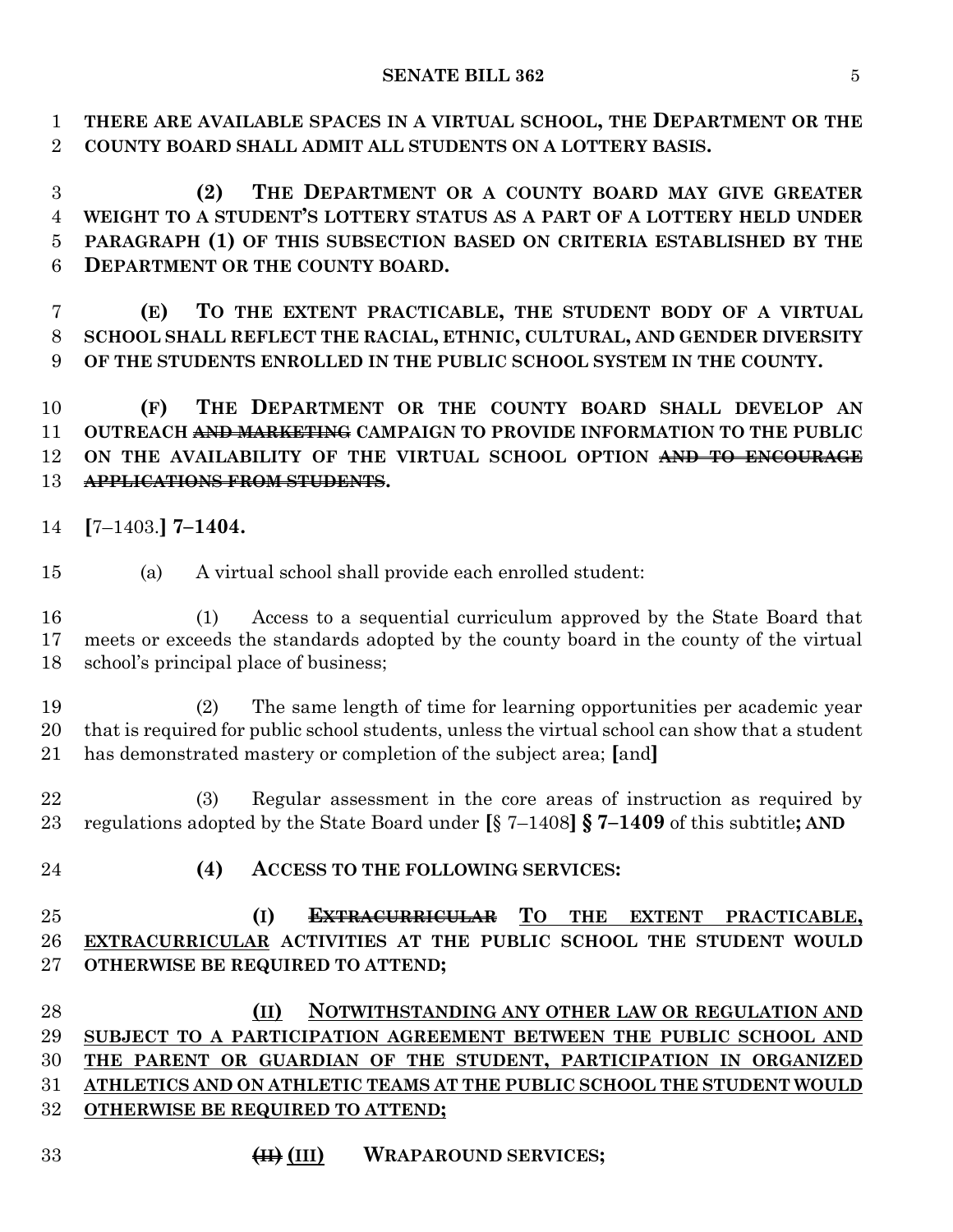| $\mathbf{1}$                          | (HH)(IV)<br>FOOD AND NUTRITION SERVICES; AND                                                                                                                                                                                                                                                   |
|---------------------------------------|------------------------------------------------------------------------------------------------------------------------------------------------------------------------------------------------------------------------------------------------------------------------------------------------|
| $\overline{2}$<br>3<br>$\overline{4}$ | $\left(\mathbf{W}\right)\left(\mathbf{V}\right)$<br>HEALTH CARE SERVICES EQUIVALENT TO SERVICES<br>AVAILABLE TO STUDENTS WHO RECEIVE IN-PERSON INSTRUCTION IN THE PUBLIC<br><b>SCHOOLS IN THE COUNTY.</b>                                                                                      |
| $\overline{5}$                        | (b)<br>A curriculum adopted under subsection (a) of this section shall have [an]:                                                                                                                                                                                                              |
| 6<br>7                                | AN interactive program with [significant online] AT LEAST 60% OF<br>(1)<br><b>THE components ONLINE; AND</b>                                                                                                                                                                                   |
| 8<br>9                                | A AN INTERACTIVE SOCIAL AND EMOTIONAL WELLNESS<br>(2)<br>COMPONENT DESIGNED FOR A VIRTUAL SCHOOL ENVIRONMENT.                                                                                                                                                                                  |
| 10<br>11                              | Beginning in the 2022–2023 school year, a virtual school shall follow the<br>$\left( \mathrm{c} \right)$<br>quality online education standards.                                                                                                                                                |
| 12<br>13                              | THE DEPARTMENT SHALL ESTABLISH IN REGULATION THE FOLLOWING<br>(D)<br>STANDARDS FOR ALL VIRTUAL SCHOOLS:                                                                                                                                                                                        |
| 14<br>15                              | (1)<br><b>AFTER</b><br><del>STUDENT</del><br>COLLABORATION WITH LOCAL<br><b>SCHOOL</b><br>SYSTEMS, STUDENT ATTENDANCE REQUIREMENTS AND REPORTING;                                                                                                                                              |
| 16                                    | (2)<br>STUDENT ENGAGEMENT AND CONDUCT;                                                                                                                                                                                                                                                         |
| 17                                    | (3)<br>PROGRAM QUALITY METRICS;                                                                                                                                                                                                                                                                |
| 18                                    | (4)<br>TRACKING AND USE OF STUDENT DATA; AND                                                                                                                                                                                                                                                   |
| 19                                    | $\left(5\right)$<br><b>DATA REPORTING REQUIREMENTS.</b>                                                                                                                                                                                                                                        |
| 20<br>21<br>$22\,$<br>23              | $\left(\frac{5}{2}\right)(E)$<br>THE DEPARTMENT AND A COUNTY BOARD SHALL ADOPT<br>POLICIES FOR THE MANDATORY RETURN TO IN-PERSON INSTRUCTION FOR<br>STUDENTS ENROLLED IN A VIRTUAL SCHOOL, INCLUDING STUDENTS WHO ARE<br><b>FAILING ACADEMICALLY AFTER RECEIVING THE APPROPRIATE SUPPORTS.</b> |
| 24                                    | $[7-1404.]$ 7-1405.                                                                                                                                                                                                                                                                            |
| 25<br>26                              | A virtual school shall provide to the parent or guardian of each enrolled<br>(a)<br>student:                                                                                                                                                                                                   |
| $27\,$                                | Instructional materials, including software; [and]<br>(1)                                                                                                                                                                                                                                      |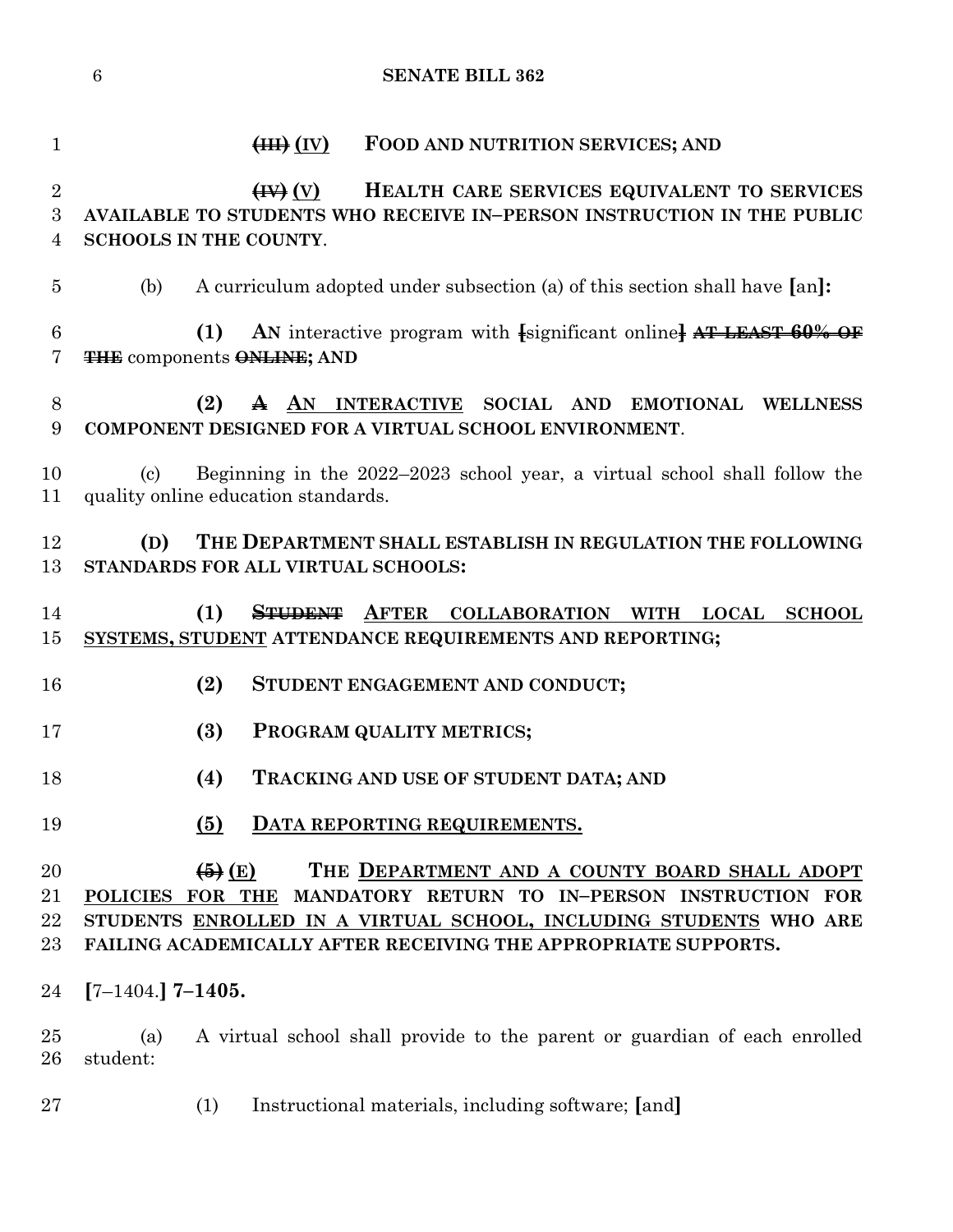#### **SENATE BILL 362** 7

 (2) Information on the closest public facility that offers access to a computer**[**, printer,**]** and Internet connection**; AND (3) INFORMATIONAL MATERIALS ON: (I) SCHOOL POLICIES; (II) STUDENT ATTENDANCE, CONDUCT, AND ENGAGEMENT REQUIREMENTS; (III) ACCESS TO EXTRACURRICULAR ACTIVITIES AND WRAPAROUND SERVICES; (IV) ACCESS TO FOOD AND NUTRITION SERVICES AND HEALTH CARE SERVICES; (V) TECHNOLOGY REQUIREMENTS AND SUPPORT SERVICES; (VI) CYBERSECURITY POLICY AND BEST PRACTICES; (VII) TEACHER CONTACT INFORMATION AND OFFICE HOURS; AND (VIII) ANY OTHER RELEVANT INFORMATION AS DETERMINED BY THE VIRTUAL SCHOOL**. (b) A virtual school **[**may**]: (1) MAY** not provide funds for the purchase of instructional programs or materials to a student or to a student's parent or guardian**; AND (2) SHALL PROVIDE THE APPROPRIATE DIGITAL DEVICE TO A STUDENT TO PARTICIPATE IN THE VIRTUAL SCHOOL, IF REQUIRED**. **[**7–1405.**] 7–1406. (A) (1)** A teacher employed by **ASSIGNED TO** a virtual school shall **[**have**]: (1) HAVE** a teacher's certificate issued by the State Superintendent under Title 6 of this article**; OR ANY OTHER RELEVANT PROFESSIONAL CERTIFICATION AUTHORIZED UNDER COMAR 13A.12.01. (2) TEACHERS OR EDUCATION SUPPORT PERSONNEL ASSIGNED TO WORK IN A VIRTUAL SCHOOL SHALL:**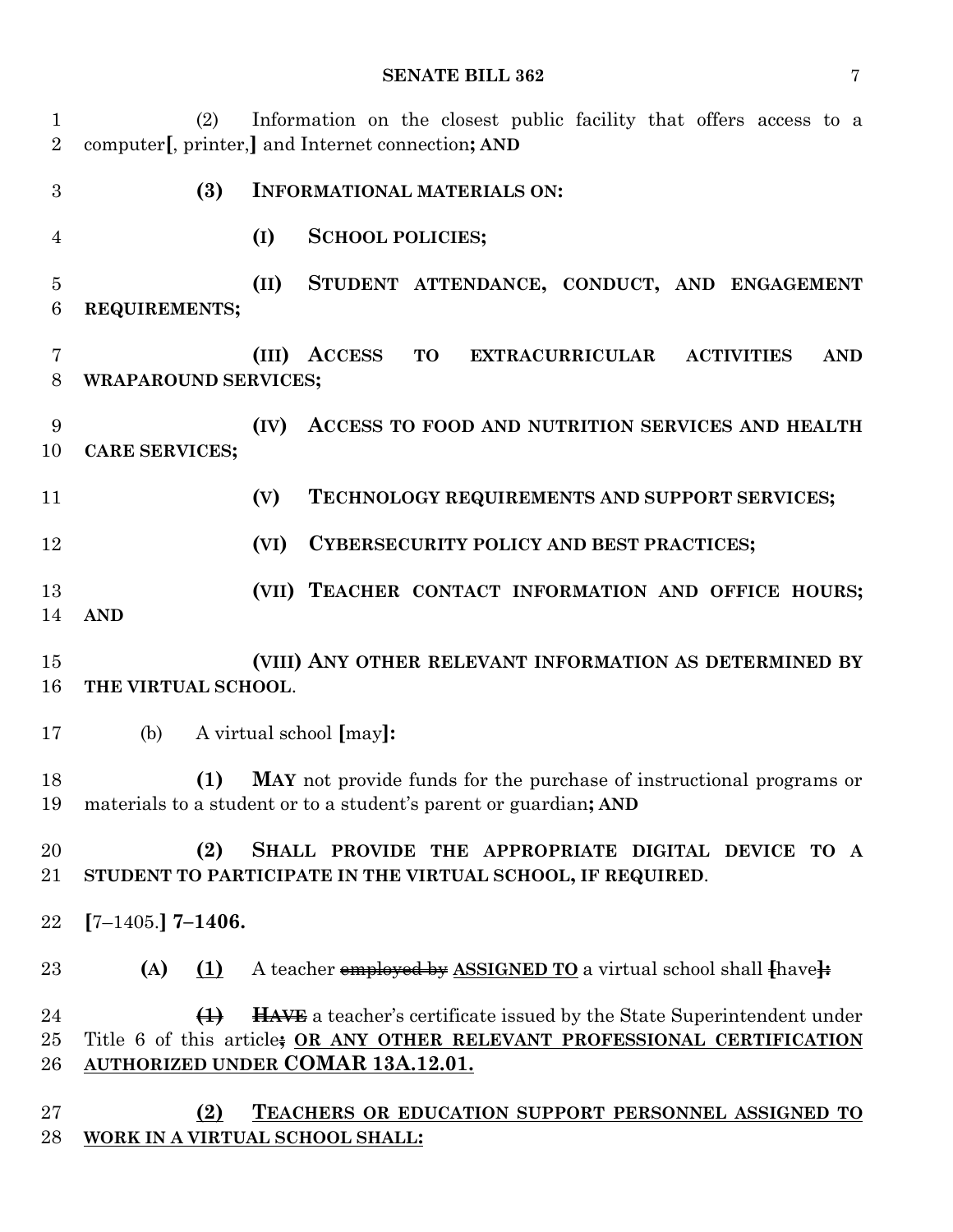**(2) (I) BE AN EMPLOYEE OF THE COUNTY, OR A COLLABORATING COUNTY, THAT ESTABLISHED THE VIRTUAL SCHOOL;**

 **(3) (II) SUBJECT TO SUBSECTION (B) OF THIS SECTION, BE SUBJECT TO THE COLLECTIVE BARGAINING AGREEMENT OF THAT JURISDICTION; AND**

**(4) (III) HAVE ACCESS TO PROFESSIONAL DEVELOPMENT**.

 **(B) A COLLECTIVE BARGAINING AGREEMENT MAY INCLUDE PROVISIONS SPECIFIC TO TEACHERS EMPLOYEES WHO TEACH WORK IN A VIRTUAL SCHOOL IN CONSIDERATION OF THE CONDITIONS AND REQUIREMENTS RELEVANT TO THAT WORK ENVIRONMENT.**

 **(C) A TEACHER EMPLOYED TO TEACH IN AN EMPLOYEE ASSIGNED TO A VIRTUAL SCHOOL MAY NOT BE REQUIRED TO PROVIDE VIRTUAL AND IN–PERSON INSTRUCTION OR SUPPORT TO STUDENTS SIMULTANEOUSLY.**

 **(D) (1) SUBJECT TO PARAGRAPH (2) OF THIS SUBSECTION, THE DEPARTMENT OR THE COUNTY BOARD SHALL DETERMINE THE APPROPRIATE STUDENT–TEACHER RATIO FOR THE SIZE OF A CLASS IN A VIRTUAL SCHOOL BASED ON MULTIPLE FACTORS, INCLUDING GRADE LEVEL, SUBJECT MATTER, AND TEACHER WORKLOAD.**

 **(2) THE SIZE OF A CLASS IN A VIRTUAL SCHOOL MAY NOT EXCEED THE STATEWIDE OR SHALL BE CONSISTENT WITH THE COUNTYWIDE AVERAGE CLASS SIZE FOR IN–PERSON CLASSES.**

 **(E) A VIRTUAL SCHOOL SHALL PROVIDE TO A TEACHER AND ANY OTHER EMPLOYEE EMPLOYED TO TEACH OR PROVIDE DIRECT INSTRUCTION IN A VIRTUAL SCHOOL:**

 **(1) THE TECHNOLOGY AND EQUIPMENT REQUIRED TO PERFORM THE FUNCTIONS OF THE JOB; AND**

 **(2) IF NECESSARY, A PHYSICAL SPACE TO CONDUCT TEACHING OR PROVIDE DIRECT INSTRUCTION IN THE VIRTUAL SCHOOL.**

**[**7–1406.**] 7–1407.**

 A virtual school shall maintain an administrative office in the State that shall be considered its principal place of business.

**[**7–1407.**] 7–1408.**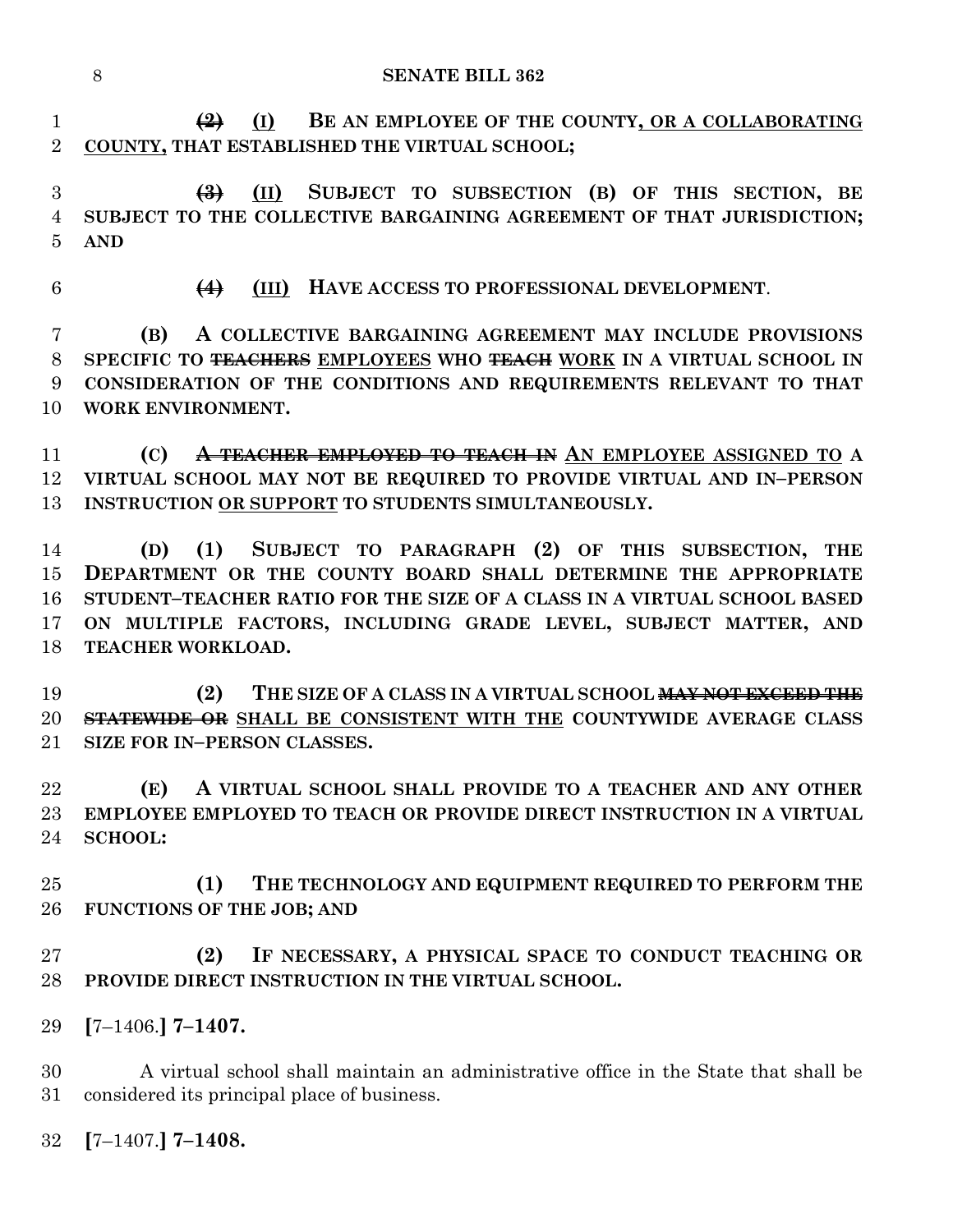A virtual school shall be evaluated each year by its sponsor based on the following criteria:

 (1) The extent to which the school demonstrates increases in student achievement according to county and State academic standards; and

 (2) The accountability and viability of the virtual school, as demonstrated by its academic, fiscal, and operational performance.

**[**7–1408.**] 7–1409.**

# **(A) (1) (I) THE STATE SUPERINTENDENT MAY ASSIGN THE DUTIES RELATED TO THE OVERSIGHT OF VIRTUAL SCHOOLS TO THE APPROPRIATE OFFICE**  10 OR DIVISION WITHIN THE **DEPARTMENT**.

**(II) THESE DUTIES SHALL INCLUDE:**

 **1. THE DEVELOPMENT, COMPILATION, AND UPDATING OF BEST PRACTICES FOR TEACHING AND LEARNING IN A VIRTUAL ENVIRONMENT, PROVISION OF SERVICES, AND THE OPERATION AND ADMINISTRATION OF A VIRTUAL SCHOOL; AND**

 **2. LIAISING WITH COUNTY BOARDS THAT OPERATE VIRTUAL SCHOOLS OR OTHER STAKEHOLDERS.**

# **(2) THE OFFICE OR DIVISION ASSIGNED THE DUTIES UNDER PARAGRAPH (1) OF THIS SUBSECTION MAY CREATE AN ADVISORY COMMITTEE TO PROVIDE ADVICE ON TOPICS REGARDING VIRTUAL SCHOOLS AND VIRTUAL LEARNING.**

 **(B)** The State Board shall adopt regulations to carry out the provisions of this subtitle, including establishing minimum criteria for the establishment and approval of a virtual school.

 SECTION 2. AND BE IT FURTHER ENACTED, That, on or before December 31, 2022, the State Superintendent of Schools shall submit a report to the State Board of 27 Education and, in accordance with  $\S 2$ –1257 of the State Government Article, the General Assembly on findings and recommendations regarding the appropriate balance of the number of hours of synchronous learning and asynchronous learning for instructional effectiveness of students in virtual schools based on research that has systematically examined this issue and collaboration with local school systems.

# SECTION 3. AND BE IT FURTHER ENACTED, That: